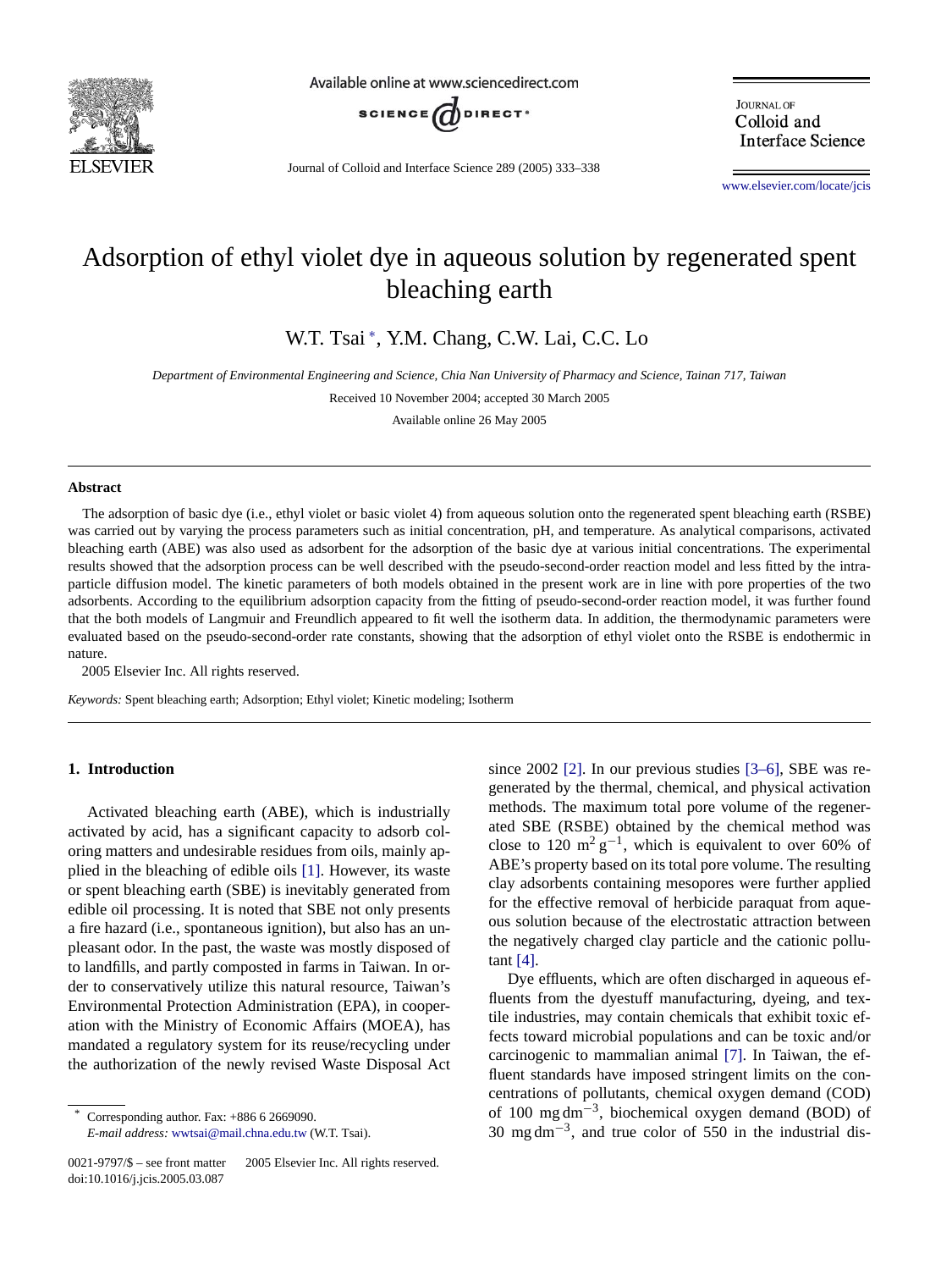<span id="page-1-0"></span>chargers. Conventional metho[ds](#page-5-0) [for](#page-5-0) the removal of dyes in effluents may be divided into three main categories: physical, chemical, and biological [8,9]. Physical adsorption is generally considered to be an effective method for quickly lowering the concentration of dissolved dyes in an effluent. In this regard, activated carbon has been evaluated extensively for the removal of color resulting from the different classes of dyes and is now the most widely used adsorbent for dyes. However, adsorption using carbon adsorbent still remains an expensive [proce](#page-5-0)ss due to the high cost in the use of activated carbon and the difficulty in the regeneration of spent activated carbon [\[10\].](#page-5-0) [F](#page-5-0)or this reason, there is growing interest in utilizing low-cost wastes/alternatives to activated carbon as adsorbent [10–12]. However, the unique surface of activated carbon, in contrast to the other adsorbents, is that its surface is no[npola](#page-5-0)r or only s[lightl](#page-5-0)y polar, whic[h](#page-5-0) [is](#page-5-0) [not](#page-5-0) preferable to adsorb or remove polar organic molecules in the fluid streams [13]. Low et al. [14] and Lee et al. [15,16] pointed out that SBE regenerated by carbonization, hexane extraction, and acid treatment could be used as adsorbents for the removal of toxic chemicals in aqueous solution such as basic dye (i.e., basic blue 3, basic blue 9), acid dye (i.e., acid blue 25, acid blue 29) and reactive dye (i.e., reactive blue 2, reactive yellow 2).

Based on the unique properties of RSBE and the scarcity of its utilization as an adsorbent for the removal of basic dye in the literature, the main objectives of this work are to study the feasibility and difference of using ABE and RSBE as adsorbents for the removal of ethyl violet (i.e., basic violet 4) from aqueous [solu](#page-5-0)tion. RSBE with the optimal properties has been obtained by using the chemical activation as described before [5]. Thus, this work aims at determining the extent of the effects of determining factors such as initial concentration, pH, and temperature on adsorption rate of ethyl violet, and further evaluating the usefulness of pseudosecond-order and intraparticle diffusion models for analyzing the adsorption system between the cationic dye and these clay adsorbents. In addition, this paper was to tentatively evaluate the usefulness of common isotherm models (i.e., Langmuir and Freundlich) based on the equilibrium adsorption capacities from the fittings of the pseudo-second-order model at 25 ◦C.

#### **2. Methods and methods**

# *2.1. Materials*

The basic dye used as adsorbate without any further purification in the present study is ethyl violet (i.e., basic violet 4), which was purchased from Aldrich Chemical Co. (St. Louis, U.S.A.). The identification information and molecular formula of the dye are C.I. 42600 and  $C_{31}H_{42}N_3Cl$ , respectively. The molecular structure of this dye is shown in Fig. 1. The waste (i.e., SBE) sample was obtained from the Hsiaokang By-products Factory of Taiwan Sugar Co.



Fig. 1. Molecular structure of ethyl violet used as adsorbate in the present study.

#### Table 1

Main physical properties of regenerated spent bleaching earth (RSBE) and activated bleaching earth (ABE) used as adsorbents in the present studya

| Sample      | $S_{\text{BET}}^{\text{b}}$ | $V_{\star}^{\text{c}}$ | $\rho_s$ <sup>o</sup> | $\rho_{\rm D}$        | $\varepsilon_{\rm D}$ |
|-------------|-----------------------------|------------------------|-----------------------|-----------------------|-----------------------|
|             | $(m^2 g^-$                  | $\rm (cm^3 \, g^{-1})$ | $(g \text{ cm}^{-3})$ | $(g \text{ cm}^{-3})$ | $\left( -\right)$     |
| ABE         | 268                         | 0.36                   | 2.305                 | 1.262                 | 0.452                 |
| <b>RSBE</b> | 117                         | 0.22                   | 2.164                 | 1.465                 | 0.323                 |

<sup>a</sup> Reference  $[5]$ .<br>b BET surface as

BET surface area.

<sup>c</sup> Total pore volume.

<sup>d</sup> True density.

<sup>e</sup> Particle density, calculated by  $\rho_p = 1/[V_t + (1/\rho_s)].$ 

<sup>f</sup> Particle porosity, computed by  $\varepsilon_p = 1 - (\rho_p/\rho_s)$ .

(Kaohsiung, Taiwan). The precursor was then impregnated with potassium chloride and finally regenerated in the conditions of constant r[amp](#page-5-0) rate of 10 °C min<sup>-1</sup> under N<sub>2</sub> flow of 300 cm<sup>3</sup> min−1, activation temperature of 600 ◦C, and holding time of 1 h [5]. The main physical properties are given in Table 1 [5]. As experimental comparisons, Table 1 also shows the main physical properties of ABE. Obviously, these adsorbents are characteristic of mesoporous structures, showing that the sample possesses a maj[or](#page-5-0) [p](#page-5-0)eak of pore (slit) widths at about 4.0 nm and a majority of the pores in a broad range at widths of  $3.0-20.0$  nm [5]. H<sub>2</sub>SO<sub>4</sub> and NaOH were used to adjust initial pH value of aqueous solution.

# *2.2. Batch adsorption studies*

The experiments of adsorption [kinetics](#page-5-0) [w](#page-5-0)ere carried out in a 3-dm<sup>3</sup> stirred batch adsorption apparatus with four baffles, as similarly described before [17,18]. The basic dye solutions were prepared with de-ionized water. The effect of agitation speed at 200 and 400 rpm on the adsorption uptake was first tested, showing that it seemed to be negligible. In systems, the effect of the dye concentration of 5–20 mg dm<sup>-3</sup> on the adsorption uptake of RSBE under the mixing rate of 400 rpm, temperature of  $25^{\circ}$ C, pH of 7.0, and dosage of 0.5 g  $2.0 \text{ dm}^{-3}$  was first investigated. As an analytical reference, the effect of the dye concentration of 10–25 mg dm<sup>-3</sup> on the adsorption uptake of ABE un-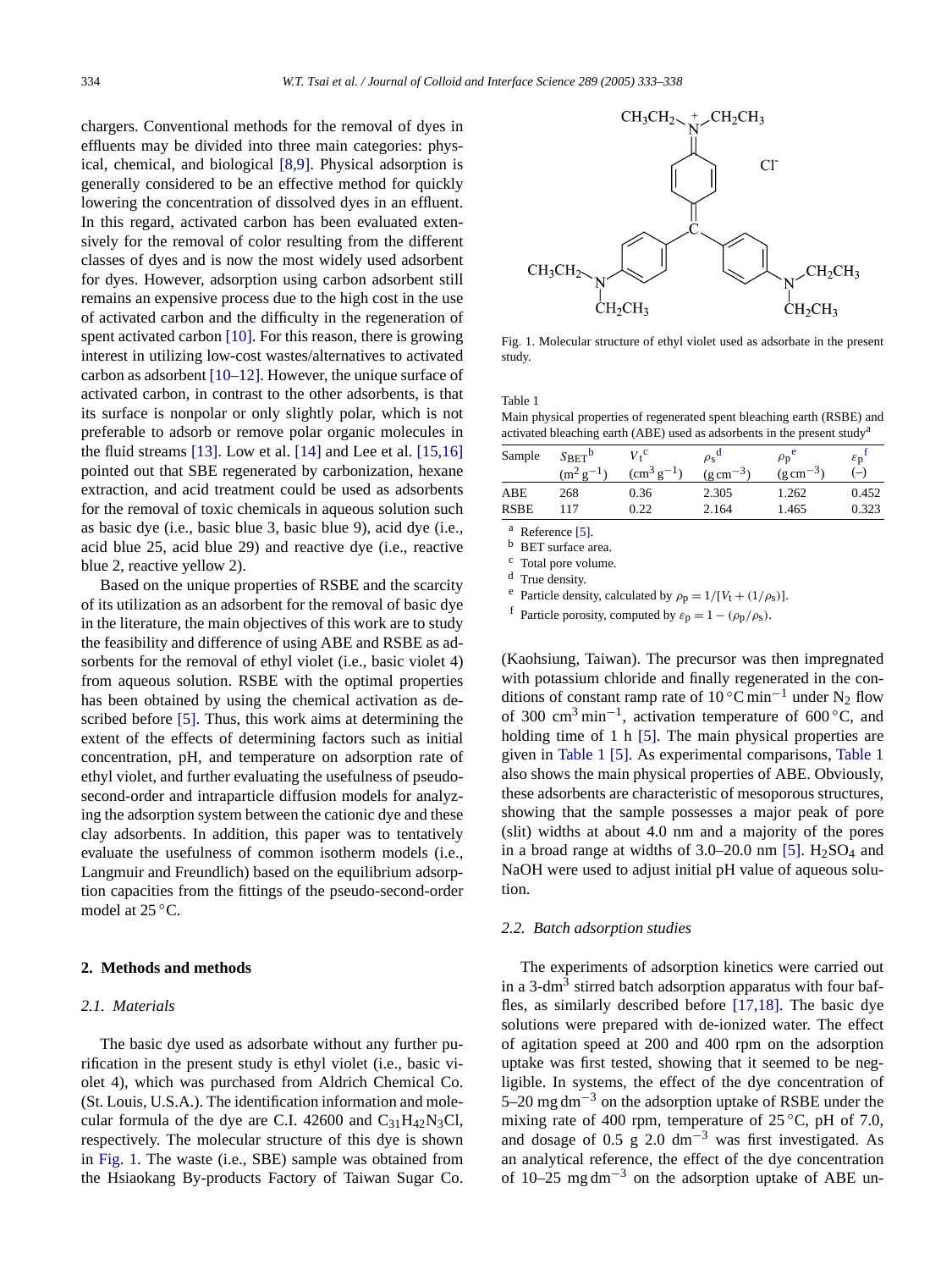| Adsorbent | Initial<br>concentration<br>$(mg dm^{-3})$ | Pseudo-second-order                      |                          |        | Intraparticle diffusion                                                |               |        |
|-----------|--------------------------------------------|------------------------------------------|--------------------------|--------|------------------------------------------------------------------------|---------------|--------|
|           |                                            | $min^{-1}$ )<br>$(g \,\mathrm{mg}^{-1})$ | $q_{e}$<br>$(mg g^{-1})$ | $R^2$  | $k_{\text{dif}}$<br>$\left(\text{mg min}^{-1/2} \text{ g}^{-1}\right)$ | $(mg g^{-1})$ | $R^2$  |
| RSBE      | 5                                          | 0.038                                    | 19.7                     | 0.9998 | 1.005                                                                  | 10.8          | 0.7653 |
|           | 10                                         | 0.009                                    | 35.6                     | 0.9967 | 1.967                                                                  | 16.1          | 0.9365 |
|           | 15                                         | 0.007                                    | 37.9                     | 0.9962 | 2.311                                                                  | 15.0          | 0.9417 |
|           | 20                                         | 0.006                                    | 46.5                     | 0.9958 | 2.681                                                                  | 19.8          | 0.9313 |
| ABE       | 10                                         | 0.043                                    | 42.2                     | 0.9996 | 7.240                                                                  | 19.4          | 0.8988 |
|           | 15                                         | 0.012                                    | 62.5                     | 0.9990 | 7.466                                                                  | 24.1          | 0.8703 |
|           | 20                                         | 0.005                                    | 82.6                     | 0.9978 | 7.989                                                                  | 25.6          | 0.9154 |
|           | 25                                         | 0.002                                    | 98.0                     | 0.9944 | 6.912                                                                  | 28.5          | 0.9455 |

<span id="page-2-0"></span>Table 2 Kinetic parameters for the adsorption of ethyl violet onto RSBE and ABE at various initial concentrations<sup>a</sup>

Adsorption conditions: adsorbent dosage = 0.5 g 2.0 dm<sup>-3</sup>, agitation rate = 400 rpm, pH 7.0, and temperature = 25 °C.

der the same conditions was also carried out. Then the basic dye with higher adsorption capacity onto RSBE (i.e., at initial concentration 20 mg dm<sup>-3</sup>) was further used to study the variation of adsorption at various temperatures (i.e.,  $15-45$  °C) and pH (i.e.,  $3-11$ ). The solution sample was taken at a specified time and then filtered with fiber membrane (Cat. No.: A045A025A; ADVANTEC MFS, Inc.). The basic dye concentration analysis of filtrate solution was immediately measured with UV/visible spectrophotometer (Model: U-2001; Hitachi Co., Japan) at 594 nm wavelength. The amount of basic dye adsorbed  $(q_t, mg g^{-1})$  was determined as

$$
q_t = (C_0 - C_t)\frac{V}{m},\tag{1}
$$

where  $C_0$  and  $C_t$  are the initial and liquid-phase concentrations of the basic dye solution at time  $t \text{ (mg dm}^{-3})$ , respectively,  $V$  is the volume (ca. 2.0 dm<sup>3</sup>) of aqueous solution containing basic dye, and *m* is the mass of dry clay adsorbent used (g). In order to evaluate the statistical significance of data in the kinetic experiments, a preliminary experiment was also repeated under identical conditions, showing that the reproducibility of the measurements was within 5% in the adsorption experiments.

# **3. Results and discussion**

## *3.1. Adsorption kinetics*

Due to the fast decrease in residual dye concentration at a short time scale, implying the strong electrostatic interaction between the negatively charged surface and the cationic dye, a simple kin[etic](#page-5-0) [ana](#page-5-0)lysis of adsorption a pseudo-secondorder equation, was used to fit the experimental data as reported before [17,18]. Its linear form can be described in the form

$$
\frac{t}{q_t} = \frac{1}{kq_e^2} + \frac{1}{q_e}t,\tag{2}
$$

where *k* is the rate constant of pseudo-second-order adsorption (g mg<sup>-1</sup> min<sup>-1</sup>) and  $q_e$  and  $q_t$  are the amounts (mg g<sup>-1</sup>) of the dye adsorbed at equilibrium and time *t*, respectively. Rate parameters, *k* and *q*e, can be directly obtained from the intercept and slope of the plot of  $(t/q_t)$  against *t*. The equilibrium concentration (i.e.,  $C_e$ ) can be further calculated from Eq. (1), as the value of  $q_e$  has been obtained from the fitting of Eq. (2).

An adsorption reaction is said to be intraparticle-diffusion-controlled if the reaction sites are internally located in the porous adsorbents and the external resistance [to](#page-5-0) [dif](#page-5-0)fusive transport process is much less than the internal resistance. The intraparticle diffusion model is expressed as [19]

$$
q_t = k_{\text{diff}}t^{0.5} + C,\tag{3}
$$

where  $q_t$  is as defined in Eq. (2),  $k_{\text{diff}}$  is the intraparticle diffusion rate constant (mg min<sup>-1/2</sup> g<sup>-1</sup>), and *C* is the intercept. According to Eq. (3), [a](#page-5-0) plot of  $q_t$  vs  $t^{0.5}$  should be a [str](#page-5-0)aight line with slope  $k_{\text{dif}}$  and intercept *C*. The term  $k_{\text{dif}}$  is indicative [of](#page-5-0) [an](#page-5-0) enhancement in the rate of adsorption [20]. The value of *C* gives an idea about the boundary layer thickness [19].

#### *3.1.1. Effect of initial dye concentration*

The rate of adsorption uptake by different initial ethyl violet concentrations onto RSBE at adsorbent dosage of 0.5 g 2.0 dm<sup>-3</sup>, mixing speed of 400 rpm, pH of 7.0, and temperature of 25.0 ◦C decreased with increasing time until it [graduall](#page-5-0)y approached a plateau due to the continuous decrease in the concentration driving force, as reported before [17,18]. The kinetic data obtained from batch studies have been analyzed by using the pseudo-second-order model. The values of  $k$  and  $q_e$  for the basic dye, computed from Eq. (2), are listed in Table 2, from which it will be seen that the kinetic modeling of dye adsorption onto the clay adsorbent well follows this model, with correlation coefficients higher than 0.99 for the entire system. From the results in Table 2, the equilibrium adsorption capacity (i.e.,  $q_e$ ) increases as the initial dye concentration (i.e.,  $C_0$ ) from 5.0 to 20 mg dm<sup>-3</sup>. Further, it was found that the variations of the rate constant  $(i.e., k)$  seem [to](#page-5-0) [have](#page-5-0) a decreasing trend with increasing initial dye concentration, which is consistent with studies reported before [21,22]. In addition, Table 2 also shows the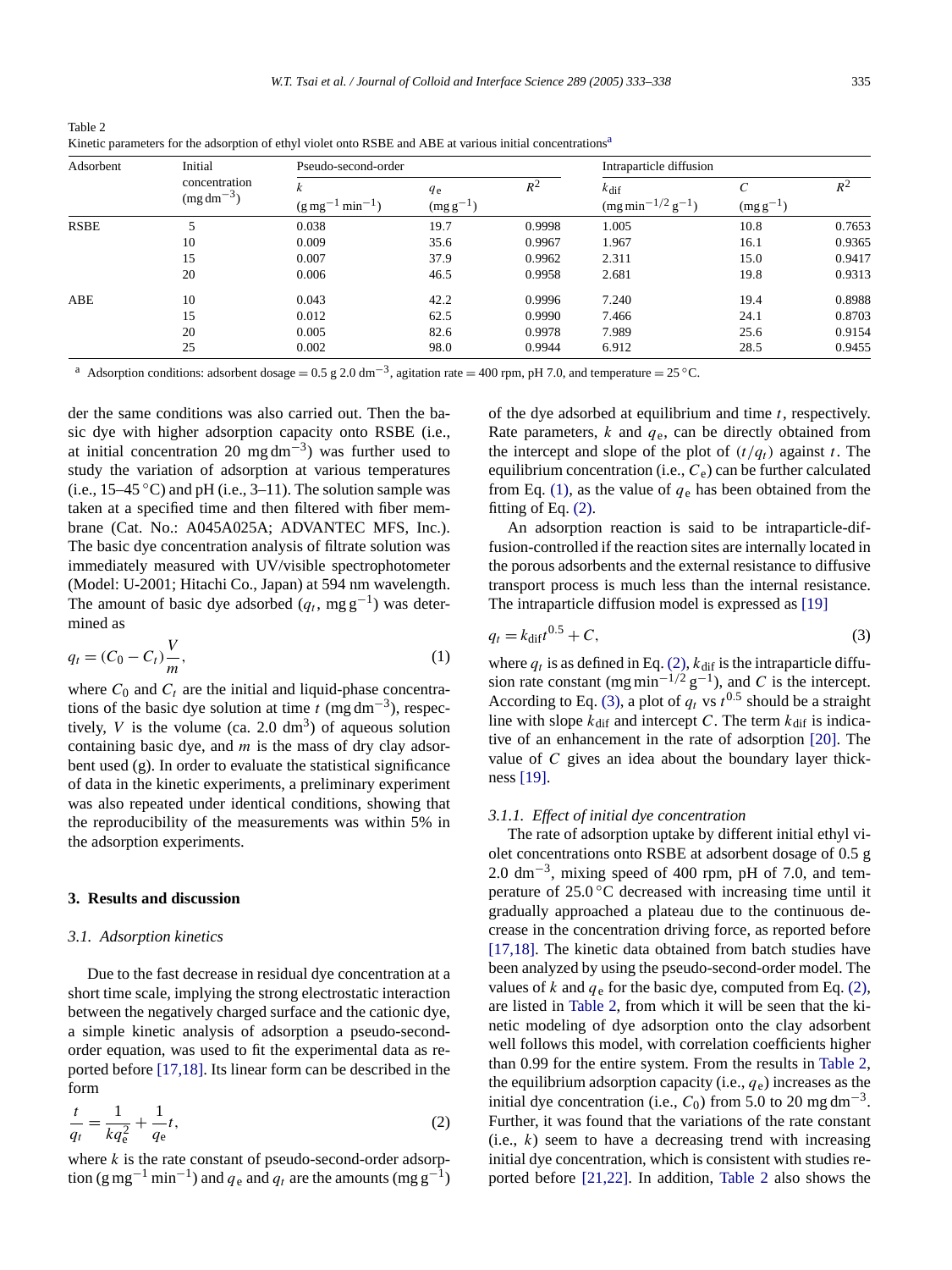Table 3

adsorption kinetics of ethyl violet onto ABE at the nearly same conditions. It is clear that the adsorption capacities of the basic dye onto ABE are always much larger than those of the adsorption onto RSB[E,](#page-1-0) [which](#page-1-0) is in line with the pore properties (268 vs 117 m<sup>2</sup> g<sup>-1</sup> and 0.36 vs 0.22 cm<sup>3</sup> g<sup>-1</sup>) of the two adsorbents listed in Table 1. The result showed that the adsorption capacity of the adsorbent is dependent on its pore properties, supporting the fact ABE contains more pore space available for the adsorption of ethyl violet dye onto it. The adsorption of ethyl violet onto ABE has been exactly completed at 5, 10, and 30 min under initial concentrations of 10, 15, and 20 mg dm<sup>-3</sup>, respectively. The situation was very reasonable because the values of the mass transfer coefficient were lower at higher initial concentrations as a result of the increase in equilibrium time with increasing initial concentration.

The adsorption kinetic data was further processed to find rate parameters of t[he](#page-2-0) [intrapa](#page-2-0)rticle diffusion model. The values of  $k_{\text{dif}}$  at ABE are always larger than those of  $k_{\text{dif}}$  at RSBE, as listed in Table 2. C[learly,](#page-1-0) [it](#page-1-0) [is](#page-1-0) [aga](#page-1-0)in consistent with the data on the pore properties (268 vs 117 m<sup>2</sup> g<sup>-1</sup> and 0.36 vs 0.22 cm<sup>3</sup> g<sup>-1</sup>) and  $q_e$  in Tables 1 and 2, respectively. The result showed that the  $k_{\text{dif}}$  value of adsorbent is also dependent on its pore property, supporting the fact ABE possesses more potential for the adsorption of ethyl violet dye o[nto](#page-2-0) [it](#page-2-0) [bec](#page-2-0)ause  $k_{\text{dif}}$  is indicative of an enhancement in the rate of adsorption. From the data on regression coefficients in Table 2, it may be pointed out that the uptake of ethyl violet slightly varies with the half-power of time  $(t^{0.5})$ . The adsorption kinetic modeling also indicated that the straight line did not pass through the origin, implying that the adsorption s[ystem](#page-5-0) is a rather complex process that involves both boundary layer diffusion and intraparticle diffusion mechanisms [23].

#### *3.1.2. Effect of pH*

The effect of initial pH on the rate of basic violet 4 uptake onto RSBE was investigated at an initial concentration of 20 mg dm<sup>-3</sup>, adsorbent dosage of 0.5 g 2.0 dm<sup>-3</sup>, agitation speed of 400 rpm, and adsorption temperature of  $25^{\circ}$ C. Again, the kinetics of the basic dye adsorption follows this model with regression coefficients of higher than 0.99, as listed in Table 3. Obviously, the adsorption capacity (i.e., *q*e) exhibits a typical "bathtub" pattern. Thus, the maximum adsorption capacity of basic violet 4 from aqueous solution takes place at basic condition (pH 11) or acidic condition (pH 3), while the dye adsorption shows a minim[um](#page-5-0) [ar](#page-5-0)ound pH 9. These observations were similar to earlier findings for the adsorption of methylene blue on kaolinite [24]. It is known that the adsorbed amount of cationic dye increases with increasing pH in response to the in[creasing](#page-5-0) number of negatively charged sites that are available due to the loss of  $H^+$  from the surface of the clay particle [19,24]. These negative charges in the surface of the clay adsorbent were thus increased with increasing pH, which is parallel to the increase in adsorbed amounts with increasing pH in

| Kinetic parameters for the adsorption of ethyl violet onto RSBE at various |  |
|----------------------------------------------------------------------------|--|
| initial pH <sup>a</sup>                                                    |  |

| Initial | k                                      | <i>q</i> e    | Correlation |
|---------|----------------------------------------|---------------|-------------|
| pН      | $(g \text{ mg}^{-1} \text{ min}^{-1})$ | $(mg g^{-1})$ | coefficient |
| 3.0     | 0.0051                                 | 63.7          | 0.9933      |
| 5.0     | 0.0066                                 | 46.9          | 0.9950      |
| 7.0     | 0.0063                                 | 46.5          | 0.9958      |
| 9.0     | 0.0061                                 | 44.1          | 0.9947      |
| 10.0    | 0.0071                                 | 54.6          | 0.9979      |
| 11.0    | 0.0226                                 | 80.0          | 0.9999      |

<sup>a</sup> Adsorption conditions: dosage =  $0.5$  g 2.0 dm<sup>-3</sup>, initial concentration = 20 mg dm<sup>-3</sup>, agitation rate = 400 rpm, and temperature = 25 °C.

Table 4 Kinetic parameters for the adsorption of ethyl violet onto RSBE at various temperatures<sup>a</sup>

| k                                     | <sub>qe</sub> | $R^2$  |
|---------------------------------------|---------------|--------|
| $min^{-1}$ )<br>$(g\,\text{mg}^{-1})$ | (mg g)        |        |
| 0.0045                                | 36.1          | 0.9955 |
| 0.0063                                | 46.5          | 0.9958 |
| 0.0054                                | 48.8          | 0.9959 |
| 0.0038                                | 56.5          | 0.9912 |
|                                       |               |        |

<sup>a</sup> Adsorption conditions: initial concentration = 20 mg dm<sup>-3</sup>, adsorbent dosage =  $0.5$  g 2.0 dm<sup>-3</sup>, agitation rate = 400 rpm, and pH 7.0.

the adsorption system of cationic paraquat and ABE [18]. However, the tendency for increasing adsorption at pH values below 7.0 is difficult to explain. It could be due to the removal of residues left in the pores of RSBE under acidic conditions, resulting in the slight increase of surface area for the adsorption.

## *3.1.3. Effect of temperature*

The variations of  $q_t$  vs  $t$  at various temperatures of the dye solution under the initial concentration of 20 mg dm<sup>-3</sup> and pH of 7.0 still confirmed to fit the pseudo-second-order model with high correlation coefficients *[\(>](#page-2-0)* 0*.*99*)*. The values of model parameters (i.e., *k* and *q*e) for different temperatures have been calculated from Eq. (2) and the results are given in Table 4, revealing that the fitted adsorption capacity at equilibrium (i.e., *q*e) increased with increasing temperature. For example, the values of  $q_e$  increased from 36.1 mg g<sup>-1</sup> at 15 °C to 56.5 mg g<sup>-1</sup> at 45 °C. Furthermore, [the](#page-5-0) [v](#page-5-0)alues of  $C_e$  decreased with increasing temperature. The observations were in line with those observed by Low [et](#page-5-0) [al.](#page-5-0) [14] for carbonized SBE and basic blue 3 and methylene blue ([i.e.,](#page-5-0) [b](#page-5-0)asic blue 9), by Ghosh and Bhattacharyya [24] for kaolinite and methylene blue, and also by Dogan and Alkan [19] for perlite and methyl violet (i.e., basic violet 1). These results imply that chemisorption mechanism may play an important role for the adsorption of basic dyes on the bleaching earth.

The thermodynamic parameters of the adsorption process are further obtained from the experiments at various temper-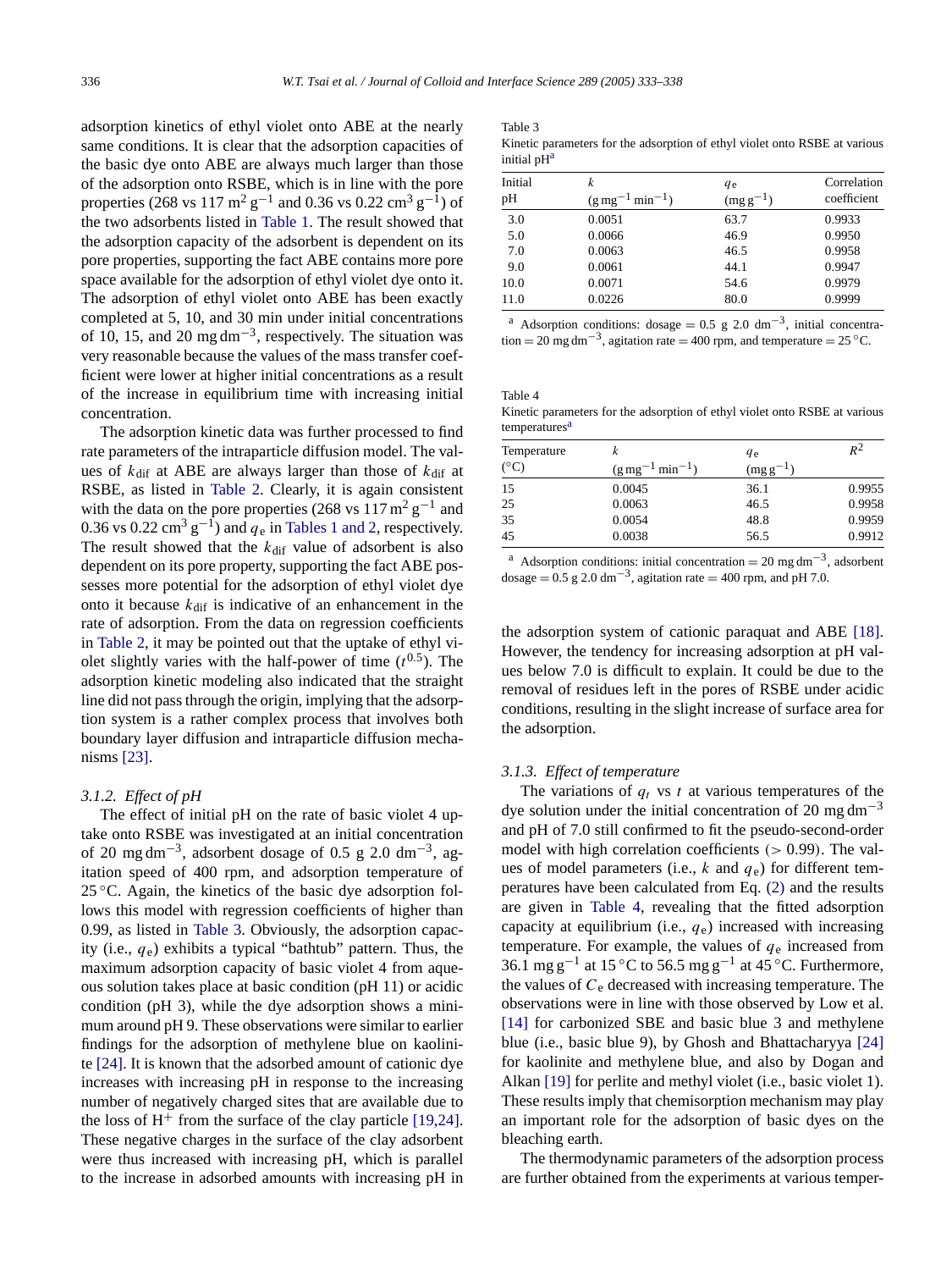

Fig. 2. A plot of log  $K_d$  vs  $1/T$  f[or the adso](#page-5-0)rption of ethyl violet onto RSBE.

atures using the equations [24,25]

$$
\log K_{\rm d} = \Delta S^0 / (2.303R) - \Delta H^0 / (2.303RT),\tag{4}
$$

$$
K_{\rm d} = q_{\rm e}/C_{\rm e},\tag{5}
$$

where  $\Delta H^0$  and  $\Delta S^0$  are the standard enthalpy and entropy for the adsorption process, respectively, *R* is the ideal gas constant,  $T$  is the adsorption temperature, and  $K_d$  is the distribution coefficient. Equation (5) corresponds to the linear part of the adsorption isotherm. Using Eq. (4), the values of  $\Delta H^0$  and  $\Delta S^0$  can be determined from the slope and intercept of the linear plot of  $\log K_d$  vs  $1/T$ , respectively. As shown in Fig. 2, the values of  $\Delta H^0$  and  $\Delta S^0$ were calculated to be 25.4 kJ mol<sup>-1</sup> and 98.6 J mol<sup>-1</sup> K<sup>-1</sup>, respectively. These results reveal that the adsorption of ethyl violet onto the RSBE is endothermic in nature. It was reported that the ranges of  $\Delta H^0$  and  $\Delta S^0$  $\Delta S^0$  $\Delta S^0$  for adsorption of methylene blue on kaolinites are  $6.0-13.5$  kJ mol<sup>-1</sup> and 69.7–88.2 J mol<sup>-1</sup> K<sup>-1</sup>, respectively [24]. The endoth[ermic](#page-5-0) nature of adsorption of methylene blue onto diatomaceous clay was also obtained by Shawabkeh and Tutunji [25], revealing that the values of enthalpy and entropy were calculated to be 6.42 kJ mol<sup>-1</sup> and 25.2 J mol<sup>-1</sup> K<sup>-1</sup>, respectively. In the present work the results show that the adsorption of ethyl violet onto the RSBE has a higher potential because of the larger ther[modynam](#page-5-0)ic parameters when compared to earlier findings for the adsorption of methylene blue on similar clay adsorbents [24,25].

## *3.2. Adsorption isotherm*

Two common adsorption models have been tested in the present study, Langmuir and Freundlich models [26,27]:

Langmuir: 
$$
1/q_e = 1/[(K_L q_m)C_e] + 1/q_m,
$$
 (6)

$$
\text{Freundlich:} \quad q_{\text{e}} = K_{\text{F}} C_{\text{e}}^{1/n}.\tag{7}
$$

In Eq. (6),  $C_e$  and  $q_e$  are the concentration (mg dm<sup>-3</sup>) and amount (mg  $g^{-1}$ ) of ethyl violet adsorbed at equilibrium, respectively,  $K<sub>L</sub>$  is a direct measure of the strength of adsorption herein (dm<sup>3</sup> mg<sup>-1</sup>), and  $q<sub>m</sub>$  is a constant relating



Fig. 3. Isothermal adsorption of ethyl crystal in aqueous solution onto RSBE at 25 °C. (Adsorption conditions: dosage =  $0.5$  g 2.0 dm<sup>-3</sup>, initial concentration =  $20 \text{ mg dm}^{-3}$ , agitation rate =  $400 \text{ rpm}$ , and pH 7.0.)

Table 5 Parameters in Langmuir and Freundlich adsorption isotherm models of ethyl violet onto RSBE at 25 ◦Ca

| Langmuir    |                                |             | Freundlich                                                              |     |              |  |
|-------------|--------------------------------|-------------|-------------------------------------------------------------------------|-----|--------------|--|
| $q_{\rm m}$ | $K_{\text{L}}$                 | $R^2$       | $K_{\rm F}$                                                             | 1/n | $R^2$        |  |
|             | $(mg g^{-1})$ $(dm^3 mg^{-1})$ |             | $\left(\text{mg g}^{-1} (\text{dm}^3 \text{ mg}^{-1})^{1/n}\right)$ (-) |     |              |  |
| 40.7        | 13.7                           | 0.9671 31.7 |                                                                         |     | 0.164 0.9437 |  |
|             |                                |             |                                                                         |     |              |  |

<sup>a</sup> Adsorption conditions: initial concentration =  $5-20$  mg dm<sup>-3</sup>, adsorbent dosage =  $0.5$  g 2 dm<sup>-3</sup>, agitation speed = 400 rpm, and pH 7.0.

to the surface area occupied by a monolayer of adsorbate, reflecting the adsorption capacity (mg  $g^{-1}$ ). Based on the data of *q*<sup>e</sup> from the fittings of the pseudo-second-order adsorption rate model,  $q_m$  and  $K_L$  can be determined from its slope and intercept from a typical plot of  $1/q_e$  vs  $1/C_e$ . In Eq.  $(7)$ ,  $K_F$  is a constant for the system, related to the bonding energy.  $K_F$  is related to the bonding energy and can be defined as adsorption or distribution coefficient and represents the general capacity of dye adsorbed onto adsorbents for a unit equilibrium concentration (i.e.,  $C_e$ ) 1 mg dm<sup>-3</sup>). The slope  $1/n$ , ranging between 0 and 1, is a measure for the adsorption intensity or surface heterogeneity. A plot of  $\ln q_e$  vs  $\ln C_e$  enables the empirical constants  $K_F$  and  $1/n$  to be determined from the intercept and slope of the linear regression. Judging the correlation coefficients,  $R^2$ , compares applicability of the isotherm equations.

The res[ults](#page-2-0) of Langmuir and Freundlich isotherms fitted by using the data of adsorption capacity from the regression of Eq. (2) at  $25^{\circ}$ C is presented in Table 5. Obviously, it can be seen in Fig. 3 that both the Langmuir and Freundlich models seemed to describe well the adsorption behavior of ethyl violet from aqueous solution onto RSBE, as reflected by correlation coefficients  $(R^2)$  of 0.9671 and 0.9437, respectively. The adsorption isotherm revealed that the regenerated clay adsorbent uptakes 40.7 mg  $g^{-1}$  in relatively low concentration of the basic dye in aqueous medium. As also illustrated in Table 5, the value of  $1/n$  is 0.164 indicating a slight favorable adsorption system for which  $0 < 1/n < 1$ .